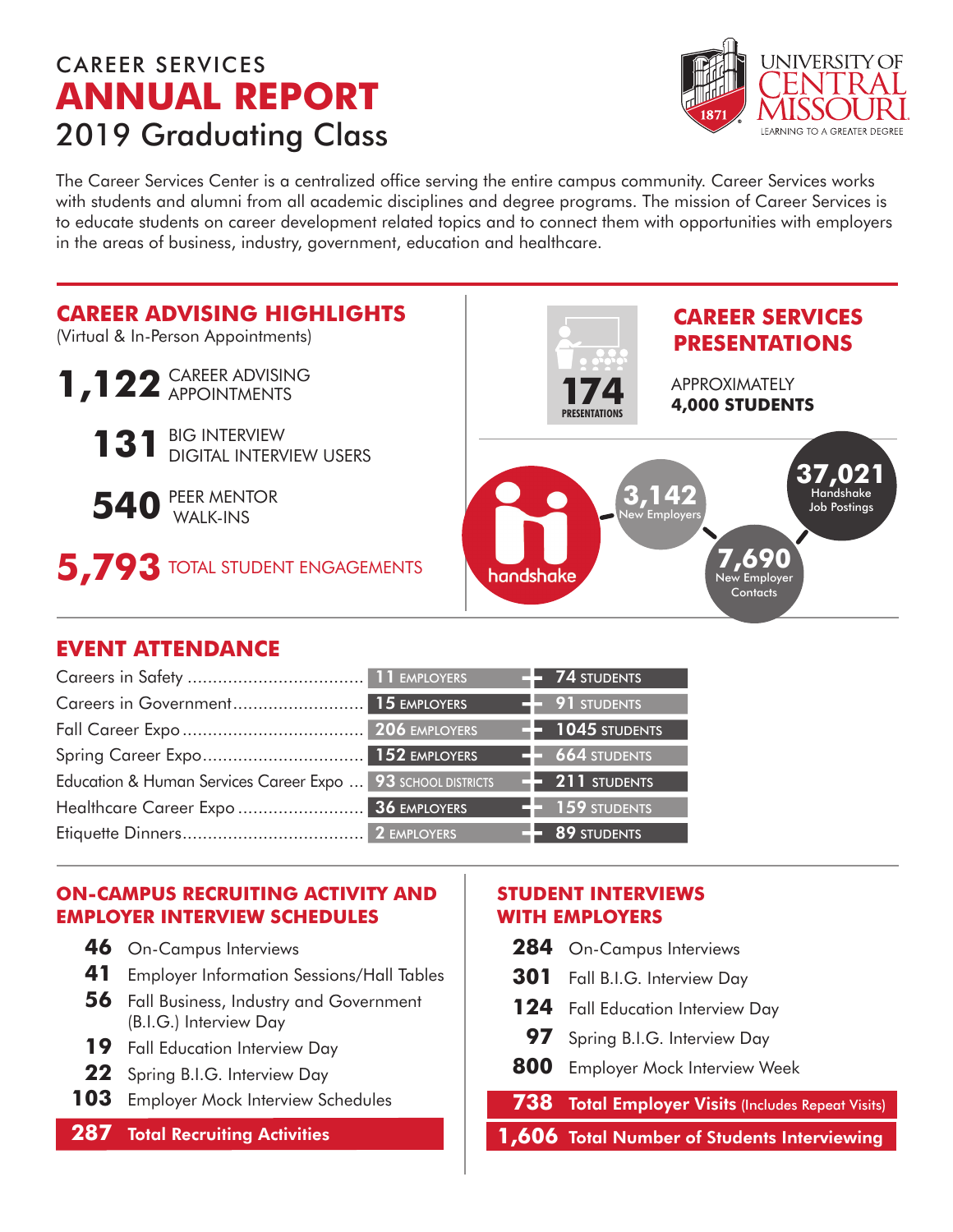# CAREER SERVICES **FIRST DESTINATION DATA** 2018-2019



First Destination Success (FDS) is defined as graduates who are actively engaged in work/educational experiences. (Full-time, Part-Time, Military, Volunteer/Program of Service, Continuing Education)



## COLLEGE OF ARTS, HUMANITIES, AND SOCIAL SCIENCES

Undergraduate FDS college rate - 89% Undergraduate salary average for the college - \$30,001-\$35,000 Graduate FDS college rate - 100% Graduate salary average for the college - \$40,001-\$45,000

| <b>FDS Rates for the Schools of:</b>                           | Undergraduate | Graduate |
|----------------------------------------------------------------|---------------|----------|
| <b>Communication, History</b><br>and Interdisciplinary Studies | 90%           | 100%     |
| English & Philosophy                                           | 86%           | 100%     |
| Social Science and Language                                    | 91%           | 100%     |
| <b>Visual and Performing Arts</b>                              | 87%           | 100%     |